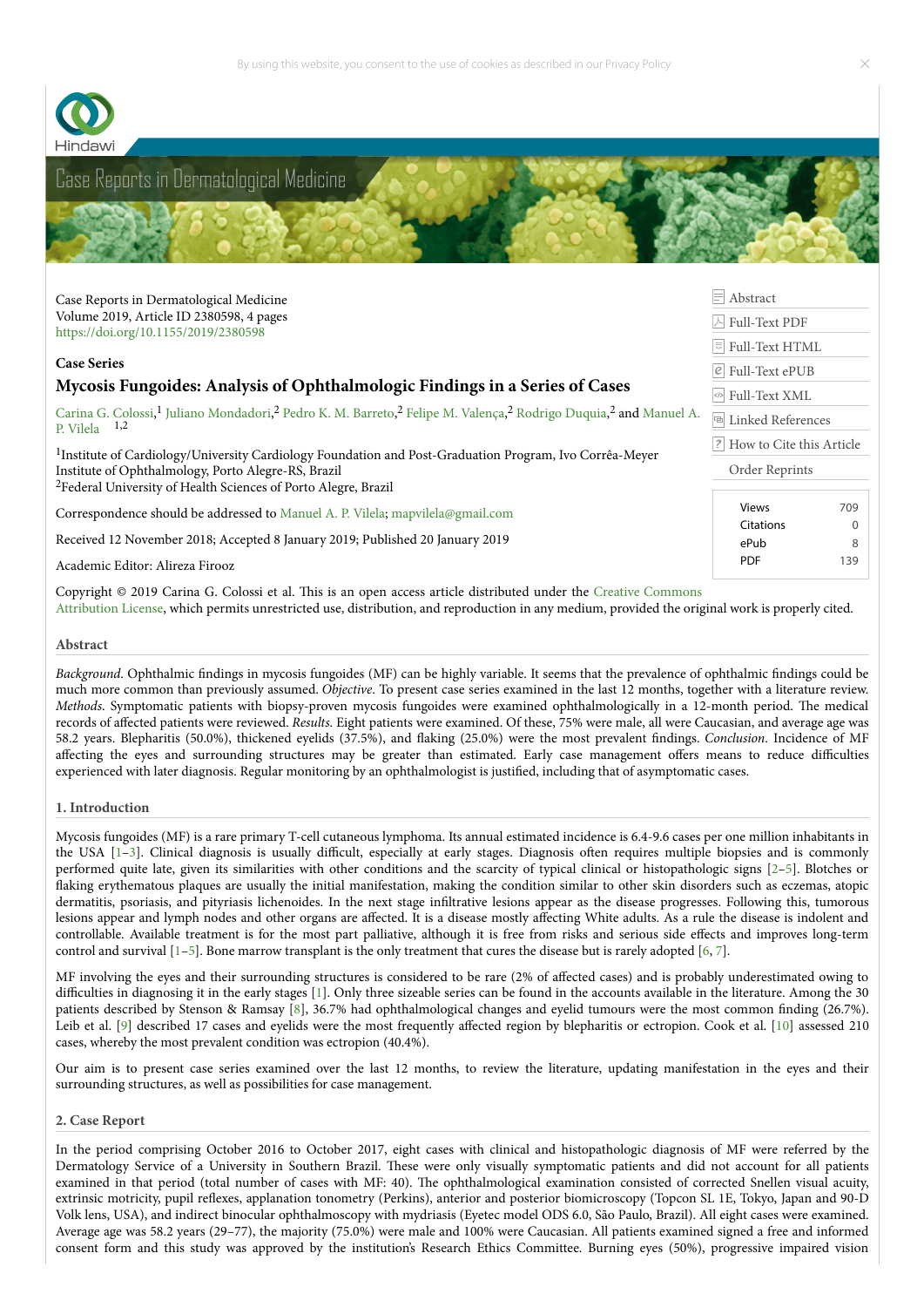(37.5%), and redness (37.5%) were the most common symptoms, followed by itchy, watery, and crusts on eyelashes and eyebrows (25%). Average corrected visual acuity was 0.90 in both eyes. Findings directly linked to MF were blepharitis (50.0%), eyelid thickening (37.5%), flaking skin (25.0%), and filamentary keratitis (12.5%). Age-associated findings were cataract (37.5%), pingueculae (37.5%), and macular RPE changes (12.5%). 62.5% were undergoing phototherapy (PUVB) whilst the remainder were only receiving symptomatic maintenance therapy. Demographic characteristics and ophthalmic findings are shown in Table [1](https://www.hindawi.com/journals/cridm/2019/2380598/tab1/).

|  | Table 1: MF case demographic, clinical, and examination characteristics. |
|--|--------------------------------------------------------------------------|
|--|--------------------------------------------------------------------------|

### **3. Discussion**

MF can be the result of chronic antigenic stimulation, possibly owing to occupational or infectious factors or genetic mutations, triggering uncontrolled clonal growth and accumulation of T helper lymphocytes on the skin. It usually progresses slowly and 70% of cases are diagnosed at this stage, having erythematous plaques distributed in regions of the body usually protected from the sun (buttocks, breasts, and lower torso). In 30% of cases the disease is more aggressive and forms inltrative or tumorous lesions and in some cases tends to develop with erythroderma [[2](#page-1-2)–[5](#page-2-0), [11](#page-2-6)].

In terms of histopathology, MF consists of multiplication of CD4<sup>+</sup>CD45RO T lymphocytes, with some cases of CD8<sup>+</sup> expression (20%). Neoplastic cells are commonly atypical small or intermediate lymphocytes with hyperchromatic nuclei and having a cerebrum-like aspect surrounded by clear cytoplasm (10%). Inltrate occurs along the dermoepidermal junction, with lymphocytic epidermotropism present in 96% of cases in the form of clusters or isolated cellularity, with no spongiosis in 25% of cases (Pautrier's microabscess). Specific cytopathic modifications, keratinocyte apoptosis, Civatte bodies, and colloid bodies also often occur. Molecular markers generally do not show positive cellularity enabling disease definition, especially in its initial stages. Presence of the TOX gene in the cells may assist confirmation of diagnosis. These difficulties have led to the creation of a diagnostic algorithm that integrates clinical, histologic, immunophenotypic, and molecular criteria by the International Society for Cutaneous Lymphomas [\[3](#page-1-1)[–5](#page-2-0), [12\]](#page-2-7).

Estimated MF prevalence in the eyes and surrounding structures is low (2%) and among those having visual symptoms it is 26.7%–40.4% [[7–](#page-2-2)[11](#page-2-6), [13](#page-2-8), [14](#page-2-9)]. Incidence is possibly underestimated given the difficulty in diagnosing it and late diagnosis, in addition to clinical variants. Primary eye conditions, prior to skin repercussions, are extremely rare. The eyelids and eye surface are usually the most affected areas, particularly in more advanced stages. Ectropion is the most common manifestation on the eyelids, caused by tumours or cutaneous inltration. Case management is complicated regardless of the mechanism and may compromise eye surface integrity  $[7-11, 13, 14]$  $[7-11, 13, 14]$  $[7-11, 13, 14]$  $[7-11, 13, 14]$  $[7-11, 13, 14]$  $[7-11, 13, 14]$  $[7-11, 13, 14]$ .

In our series flaking blepharitis was the most common finding, followed by eyelid thickening and eyelash and eyebrow flaking. The most prevalent complaints were burning, impaired vision, redness, itching, and crust on eyelashes and eyebrows. The signs and symptoms found by Leib et al. [[9\]](#page-2-4) in their series were similar. Other regions directly affected by the process are the conjunctiva, sclera (episcleral inltrate), corneas (punctuate keratitis, stromal opacification, melts, and subepithelial infiltrates), retina, choroid and vitreous body (infiltrates, uveitis, and vascular occlusions), and the optic nerve (infiltration and neuropathy)  $[8, 14-22]$  $[8, 14-22]$  $[8, 14-22]$  $[8, 14-22]$ .

Nonspecific manifestations include dry eyes, cataracts, corneal ulcers, glaucoma, chorioretinal scars, peripheral nerve palsy, and campimetric defects, among others. In our series, cataracts, exuberant pingueculae, and pigment change in the macular region were detected and associated with age. The most prevalent dermatological complaints were pruritus, erythematous-scaling plaques or rash on nonexposed areas, and infiltrative plaques.

Systemic case management is palliative. Evidence collected through systematic review concluded that monotherapy and different combinations showed similar results [\[23](#page-2-11)]. PUVA, in isolation or combined with interferon-alpha or retinoids, has been found to be benecial in many situations [[24](#page-2-12)]. PUVA may be a confounder, but all cases reported here used towels and goggles to protect the eye region. Systemic methotrexate or methotrexate associated with interferon-alpha or bexarotene in more advanced stages has produced favourable evidence. At local level, care of chronic eyelid edge infections, corneal exposure, and surface lubrication tend to be the most adopted measures. Eyelid thickening can be alleviated by using PUVA, but severe ectropion and tumours require surgical repair. Inltrative conjunctival envelopment can be managed with radiotherapy and topical corticosteroids [\[16](#page-2-13)]. Choroid, retina, vitreous or optic disc infiltrations are associated guarded prognoses and may be treated with intravitreal methotrexate or other systemic chemotherapy drugs (5-fluorouracil, leucovorin) and/or localized radiation [[25](#page-2-14)].

Our study is cross-sectional, small, and not representative of all MF cases we cared for during the period. Its strength lies in the description of ocular manifestations in cases that have not yet developed into visceral disease. Functional morbidity of the eyes at this stage is relevant and as such paying careful attention to patient complaints and early case management can reduce the severity of eye impairment.

In conclusion, the incidence of MF affecting the eyes and their surrounding structures may be greater than estimated. Early case management offers means to reduce difficulties experienced with later diagnosis. Regular monitoring by an ophthalmologist is justied and may contribute to reducing sequelae, including regular monitoring of asymptomatic cases when the likelihood of conversion to eye symptoms over time is still unknown.

#### **Conflicts** of **Interest**

The authors declare that there are no conflicts of interest regarding the publication of this paper.

#### **References**

- <span id="page-1-0"></span>1. V. D. Criscione and M. A. Weinstock, "Incidence of cutaneous T-cell lymphoma in the United States, 1973–2002," *JAMA Dermatology*, vol. 143, no. 7, pp. 854–859, 2007. View at [Publisher](https://doi.org/10.1001%2farchderm.143.7.854) · View at Google [Scholar](http://scholar.google.com/scholar_lookup?title=Incidence+of+cutaneous+T-cell+lymphoma+in+the+United+States%2c+1973%e2%80%932002&author=V.+D.+Criscione&author=M.+A.+Weinstock&publication_year=2007) · View at [Scopus](http://www.scopus.com/scopus/inward/record.url?eid=2-s2.0-34447558598&partnerID=K84CvKBR&rel=3.0.0&md5=ed55f67ca2efd495ae2604142ba9af9e)
- <span id="page-1-2"></span>2. C. S. Ahn, A. ALSayyah, and O. P. Sangüeza, "Mycosis fungoides: an updated review of clinicopathologic variants," *American Journal of Dermatopathology*, vol. 36, no. 12, pp. 933–951, 2014. View at [Publisher](https://doi.org/10.1097%2fdad.0000000000000207) · View at Google [Scholar](http://scholar.google.com/scholar_lookup?title=Mycosis+fungoides%3a+an+updated+review+of+clinicopathologic+variants&author=C.+S.+Ahn&author=A.+ALSayyah&author=O.+P.+Sang%c3%bceza&publication_year=2014) · View at [Scopus](http://www.scopus.com/scopus/inward/record.url?eid=2-s2.0-84920386852&partnerID=K84CvKBR&rel=3.0.0&md5=c52c3c5f41ff5ee9a00594a327308ce4)
- <span id="page-1-1"></span>3. S. I. Jawed, P. L. Myskowski, S. Horwitz, A. Moskowitz, and C. Querfeld, "Primary cutaneous T-cell lymphoma (mycosis fungoides and Sézary syndrome): part I. Diagnosis: clinical and histopathologic features and new molecular and biologic markers," *Journal of the American Academy of Dermatology*, vol. 70, no. 2, pp. 205.e1–205.e16, 2014. View at [Publisher](https://doi.org/10.1016%2fj.jaad.2013.07.049) · View at Google [Scholar](http://scholar.google.com/scholar_lookup?title=Primary+cutaneous+T-cell+lymphoma+(mycosis+fungoides+and+S%c3%a9zary+syndrome)%3a+part+I.+Diagnosis%3a+clinical+and+histopathologic+features+and+new+molecular+and+biologic+markers&author=S.+I.+Jawed&author=P.+L.+Myskowski&author=S.+Horwitz&author=A.+Moskowitz&author=C.+Querfeld&publication_year=2014) · View at [Scopus](http://www.scopus.com/scopus/inward/record.url?eid=2-s2.0-84892647296&partnerID=K84CvKBR&rel=3.0.0&md5=25add24b69635eb87bbab6f350a21fe6)